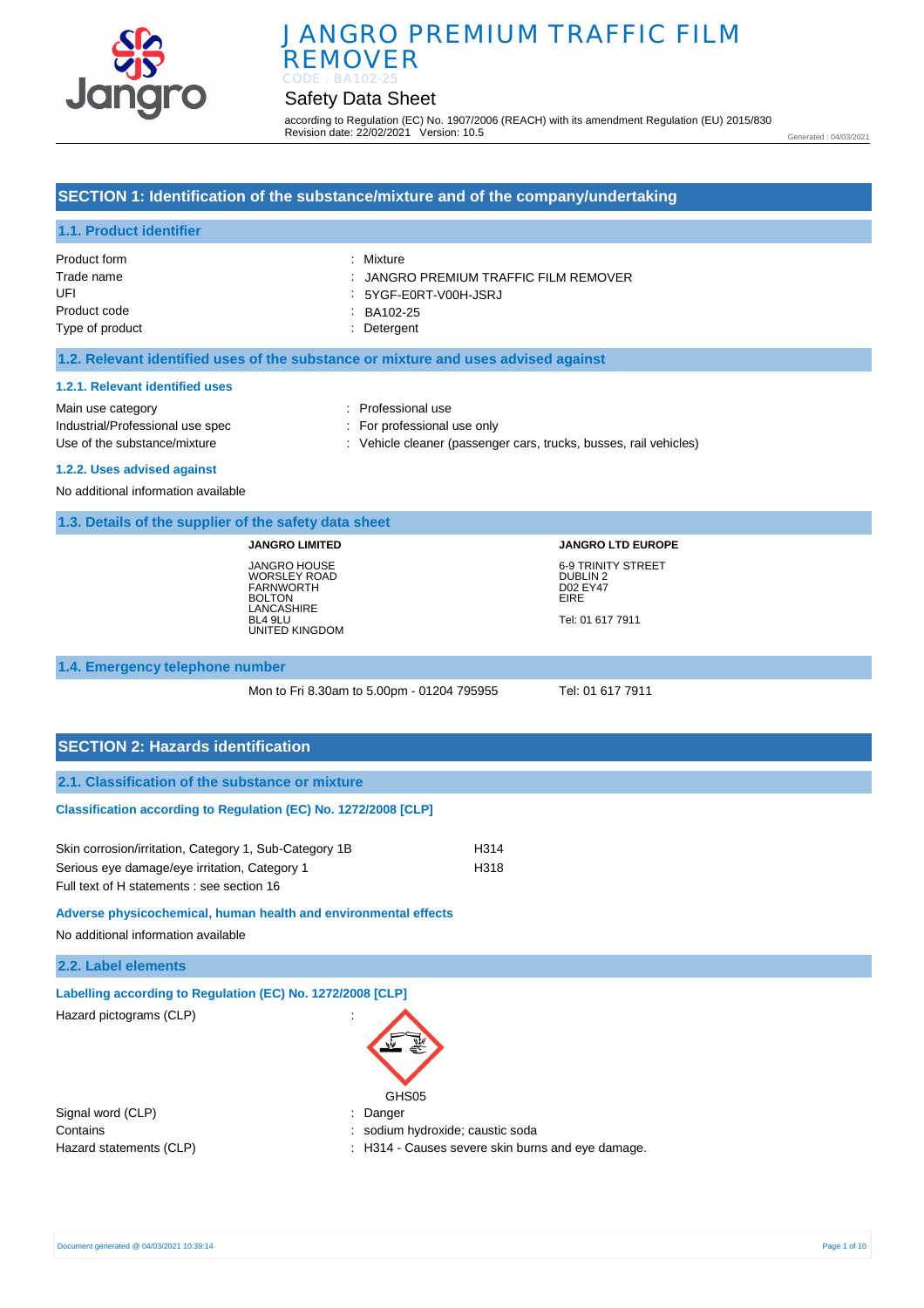according to Regulation (EC) No. 1907/2006 (REACH) with its amendment Regulation (EU) 2015/830

| Precautionary statements (CLP) | : P264 - Wash hands thoroughly after handling.                                         |
|--------------------------------|----------------------------------------------------------------------------------------|
|                                | P280 - Wear eye protection, protective gloves.                                         |
|                                | P301+P330+P331 - IF SWALLOWED: Rinse mouth. Do NOT induce vomiting.                    |
|                                | P303+P361+P353 - IF ON SKIN (or hair): Take off immediately all contaminated clothing. |
|                                | Rinse skin with water or shower.                                                       |
|                                | P305+P351+P338 - IF IN EYES: Rinse cautiously with water for several minutes. Remove   |
|                                | contact lenses, if present and easy to do. Continue rinsing.                           |
|                                | P315 - Get immediate medical advice/attention.                                         |
|                                | P405 - Store locked up.                                                                |
|                                |                                                                                        |

## **2.3. Other hazards**

No additional information available

# **SECTION 3: Composition/information on ingredients**

### **3.1. Substances**

### Not applicable

## **3.2. Mixtures**

| <b>Name</b>                                                                                       | <b>Product identifier</b>                                                                               | $\frac{9}{6}$ | <b>Classification according to</b><br><b>Regulation (EC) No.</b><br>1272/2008 [CLP] |
|---------------------------------------------------------------------------------------------------|---------------------------------------------------------------------------------------------------------|---------------|-------------------------------------------------------------------------------------|
| sodium hydroxide; caustic soda<br>substance with national workplace exposure limit(s)<br>(IE, GB) | (CAS-No.) 1310-73-2<br>(EC-No.) 215-185-5<br>(EC Index-No.) 011-002-00-6<br>(REACH-no) 01-2119457892-27 | $1 - 5$       | Skin Corr. 1A, H314                                                                 |
| Sodium xylenesulphonate                                                                           | (CAS-No.) 1300-72-7<br>(EC-No.) 215-090-9<br>(REACH-no) 01-2119513350-56                                | $1 - 5$       | Eye Irrit. 2, H319                                                                  |
| Benzenesulphonic acid, mono-C10-14-alkyl derivs.,<br>sodium salts                                 | (CAS-No.) 85117-50-6<br>(EC-No.) 285-600-2                                                              | $1 - 5$       | Acute Tox. 4 (Oral), H302<br>Skin Irrit. 2, H315<br>Eye Dam. 1, H318                |
| Alcohol Alkoxylate                                                                                | (CAS-No.) 166736-08-9<br>(REACH-no) Exempt/Polymer                                                      | $1 - 5$       | Acute Tox. 4 (Oral), H302<br>Eye Dam. 1, H318                                       |
| Sodium laurylether sulphate                                                                       | (CAS-No.) 68891-38-3<br>(EC-No.) 500-234-8<br>(REACH-no) 01-2119488639-16                               | $1 - 5$       | Eye Dam. 1, H318<br>Skin Irrit. 2, H315                                             |
| N,N-dimethyldecylamine N-oxide                                                                    | (CAS-No.) 2605-79-0<br>(EC-No.) 220-020-5<br>(REACH-no) 01-2119959297-22                                | $0.1 - 1$     | Skin Irrit. 2, H315<br>Eye Dam. 1, H318<br>Aquatic Acute 1, H400                    |

| <b>Specific concentration limits:</b> |                                                                                                         |                                                                                                                                                |
|---------------------------------------|---------------------------------------------------------------------------------------------------------|------------------------------------------------------------------------------------------------------------------------------------------------|
| <b>Name</b>                           | <b>Product identifier</b>                                                                               | <b>Specific concentration limits</b>                                                                                                           |
| sodium hydroxide; caustic soda        | (CAS-No.) 1310-73-2<br>(EC-No.) 215-185-5<br>(EC Index-No.) 011-002-00-6<br>(REACH-no) 01-2119457892-27 | $(0.5 \leq C < 2)$ Skin Irrit. 2, H315<br>(0.5 ≤C < 2) Eye Irrit. 2, H319<br>(2 ≤C < 5) Skin Corr. 1B, H314<br>5 ≤C ≤ 100) Skin Corr. 1A, H314 |
| Alcohol Alkoxylate                    | (CAS-No.) 166736-08-9<br>(REACH-no) Exempt/Polymer                                                      | ( 1 <c 10)="" 2,="" eye="" h319<br="" irrit.="" ≤="">(10 &lt; C &lt; 100) Eye Dam. 1, H318</c>                                                 |
| Sodium laurylether sulphate           | (CAS-No.) 68891-38-3<br>(EC-No.) 500-234-8<br>(REACH-no) 01-2119488639-16                               | ′ 5 ≤C < 10) Eye Irrit. 2, H319<br>10 $\leq$ C < 100) Eye Dam. 1, H318                                                                         |

Full text of H-statements: see section 16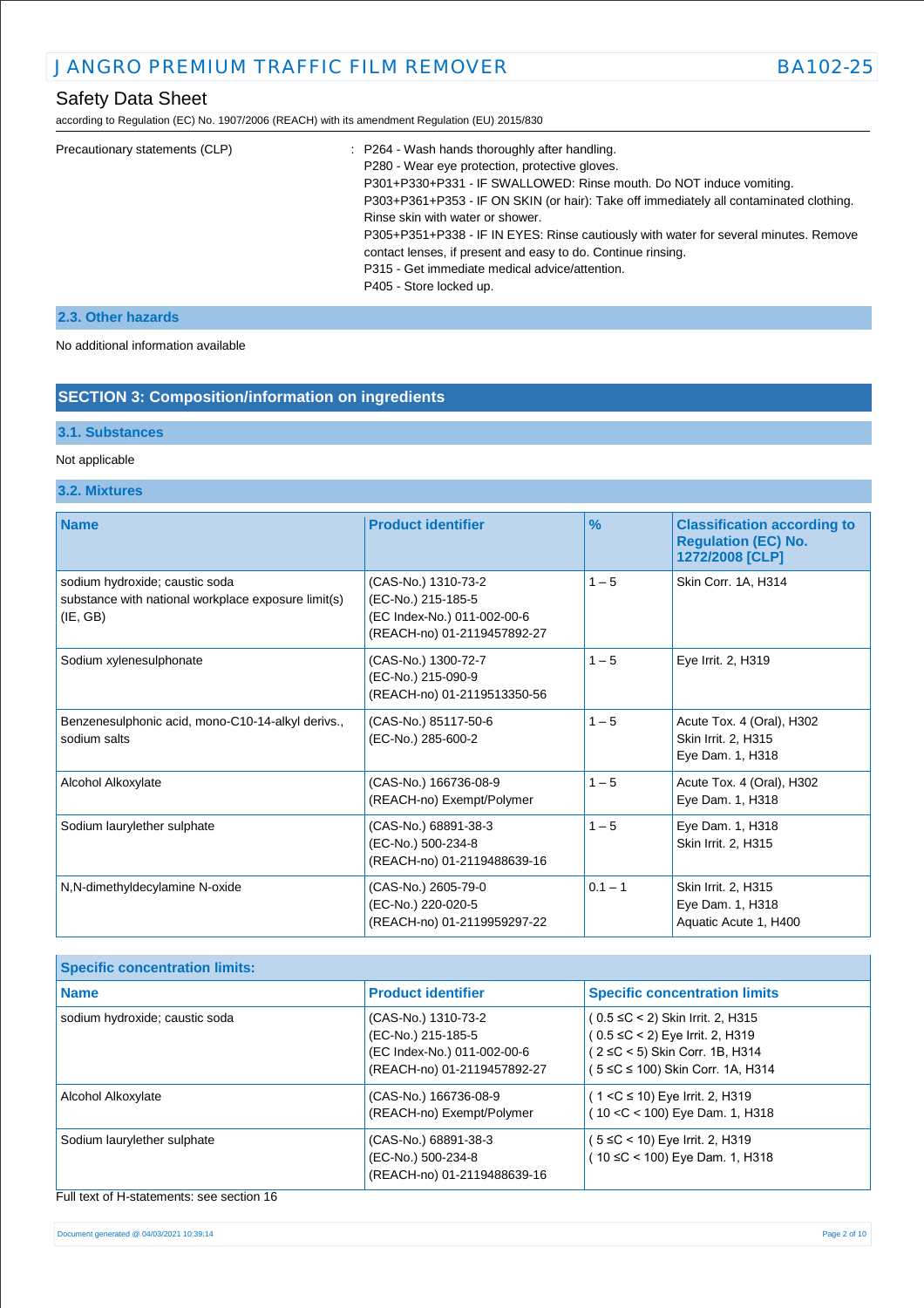# Safety Data Sheet

according to Regulation (EC) No. 1907/2006 (REACH) with its amendment Regulation (EU) 2015/830

| <b>SECTION 4: First aid measures</b>                                                                                                               |                                                                                                                                                                                                                                                                       |
|----------------------------------------------------------------------------------------------------------------------------------------------------|-----------------------------------------------------------------------------------------------------------------------------------------------------------------------------------------------------------------------------------------------------------------------|
| 4.1. Description of first aid measures                                                                                                             |                                                                                                                                                                                                                                                                       |
| First-aid measures general<br>First-aid measures after inhalation<br>First-aid measures after skin contact                                         | : Get medical advice/attention if you feel unwell.<br>: Remove person to fresh air and keep comfortable for breathing.<br>: Wash skin with plenty of water. Take off immediately all contaminated clothing and wash it<br>before reuse. Get medical advice/attention. |
| First-aid measures after eye contact<br>First-aid measures after ingestion                                                                         | : Rinse cautiously with water for several minutes. Remove contact lenses, if present and easy<br>to do. Continue rinsing. Get immediate medical advice/attention.<br>: Do NOT induce vomiting. Rinse mouth. Drink plenty of water. Get medical advice/attention.      |
| 4.2. Most important symptoms and effects, both acute and delayed                                                                                   |                                                                                                                                                                                                                                                                       |
| Symptoms/effects after inhalation<br>Symptoms/effects after skin contact<br>Symptoms/effects after eye contact<br>Symptoms/effects after ingestion | : May cause respiratory irritation.<br>: Burns.<br>: Causes serious eye damage.<br>: Burns.                                                                                                                                                                           |
| 4.3. Indication of any immediate medical attention and special treatment needed                                                                    |                                                                                                                                                                                                                                                                       |

Treat symptomatically.

| <b>SECTION 5: Firefighting measures</b>                    |                                     |
|------------------------------------------------------------|-------------------------------------|
| 5.1. Extinguishing media                                   |                                     |
| Suitable extinguishing media                               | : Carbon dioxide. Dry powder. Foam. |
| 5.2. Special hazards arising from the substance or mixture |                                     |
| Hazardous decomposition products in case of fire           | : Corrosive vapours.                |
| 5.3. Advice for firefighters                               |                                     |

No additional information available

| <b>SECTION 6: Accidental release measures</b>                                                                         |                                                                                                                  |
|-----------------------------------------------------------------------------------------------------------------------|------------------------------------------------------------------------------------------------------------------|
| 6.1. Personal precautions, protective equipment and emergency procedures                                              |                                                                                                                  |
| 6.1.1. For non-emergency personnel<br>Emergency procedures<br>6.1.2. For emergency responders<br>Protective equipment | : Evacuate unnecessary personnel.<br>Use personal protective equipment as required.<br>÷                         |
| <b>6.2. Environmental precautions</b>                                                                                 |                                                                                                                  |
| Avoid release to the environment.                                                                                     |                                                                                                                  |
| 6.3. Methods and material for containment and cleaning up                                                             |                                                                                                                  |
| For containment<br>Methods for cleaning up                                                                            | Collect spillage.<br>: Soak up spills with inert solids, such as clay or diatomaceous earth as soon as possible. |
| 6.4. Reference to other sections                                                                                      |                                                                                                                  |

For further information refer to section 8: "Exposure controls/personal protection". For further information refer to section 13.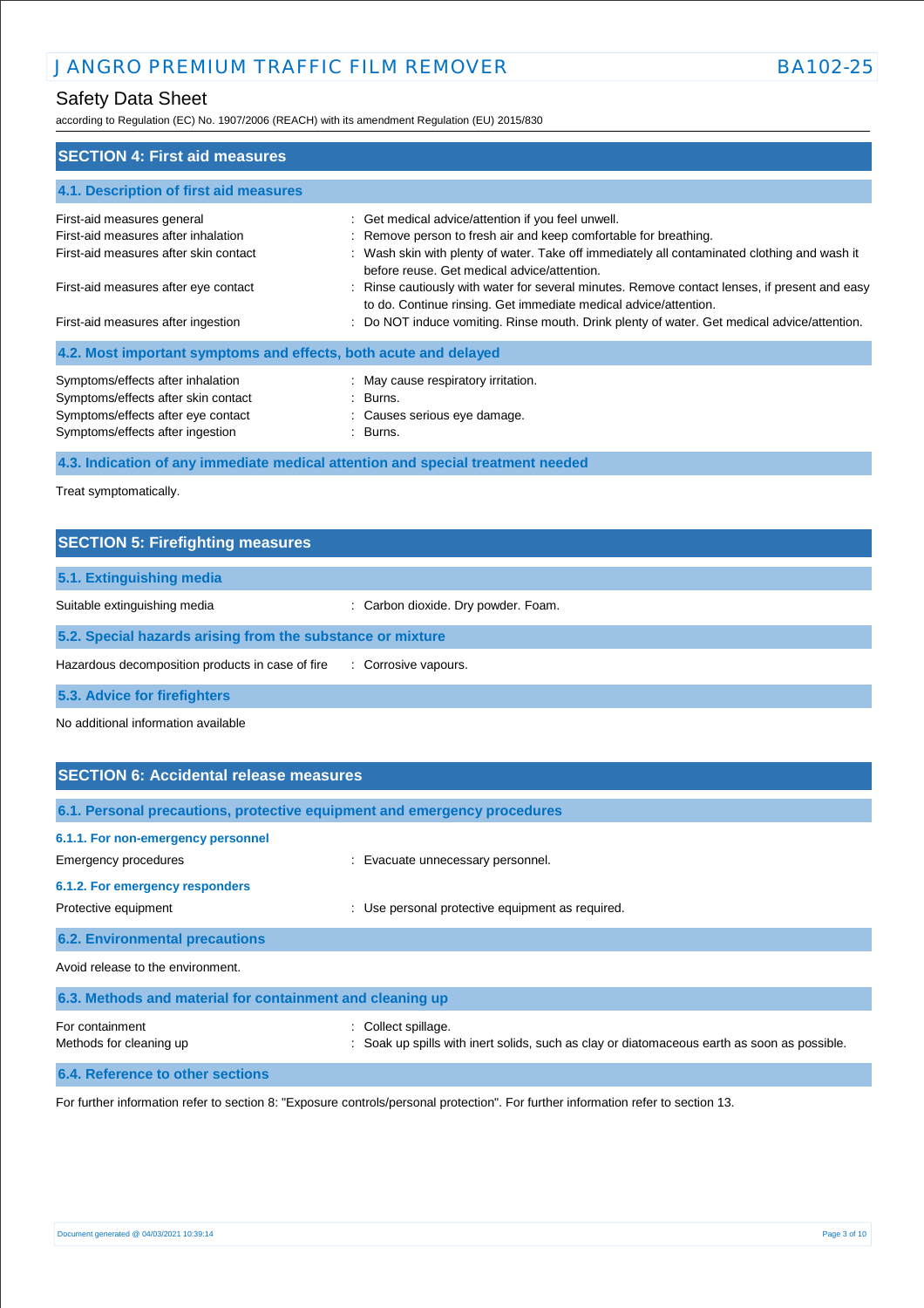# Safety Data Sheet

according to Regulation (EC) No. 1907/2006 (REACH) with its amendment Regulation (EU) 2015/830

| <b>SECTION 7: Handling and storage</b>                                                                                    |                                                                                                                                                                                                      |
|---------------------------------------------------------------------------------------------------------------------------|------------------------------------------------------------------------------------------------------------------------------------------------------------------------------------------------------|
| 7.1. Precautions for safe handling                                                                                        |                                                                                                                                                                                                      |
| Precautions for safe handling<br>Hygiene measures                                                                         | : Avoid contact with skin and eyes.<br>: Do not eat, drink or smoke when using this product.                                                                                                         |
| 7.2. Conditions for safe storage, including any incompatibilities                                                         |                                                                                                                                                                                                      |
| Technical measures<br>Storage conditions<br>Incompatible products<br>Incompatible materials<br>Special rules on packaging | : Does not require any specific or particular technical measures.<br>: Keep container closed when not in use.<br>: Oxidizing agent. Strong acids.<br>: Metals.<br>: Keep only in original container. |
| 7.3. Specific end use(s)                                                                                                  |                                                                                                                                                                                                      |

No additional information available

# **SECTION 8: Exposure controls/personal protection**

**8.1. Control parameters**

## **8.1.1 National occupational exposure and biological limit values**

| sodium hydroxide; caustic soda (1310-73-2)           |                    |  |
|------------------------------------------------------|--------------------|--|
| <b>Ireland - Occupational Exposure Limits</b>        |                    |  |
| Local name                                           | Sodium hydroxide   |  |
| <b>OEL STEL</b>                                      | $2 \text{ mg/m}^3$ |  |
| <b>United Kingdom - Occupational Exposure Limits</b> |                    |  |
| Local name                                           | Sodium hydroxide   |  |
| <b>WEL STEL (OEL STEL)</b>                           | $2 \text{ mg/m}^3$ |  |

#### **8.1.2. Recommended monitoring procedures**

No additional information available

#### **8.1.3. Air contaminants formed**

No additional information available

#### **8.1.4. DNEL and PNEC**

No additional information available

### **8.1.5. Control banding**

No additional information available

## **8.2. Exposure controls**

**8.2.1. Appropriate engineering controls** 

No additional information available

#### **8.2.2. Personal protection equipment**

### **Personal protective equipment symbol(s):**



#### **8.2.2.1. Eye and face protection**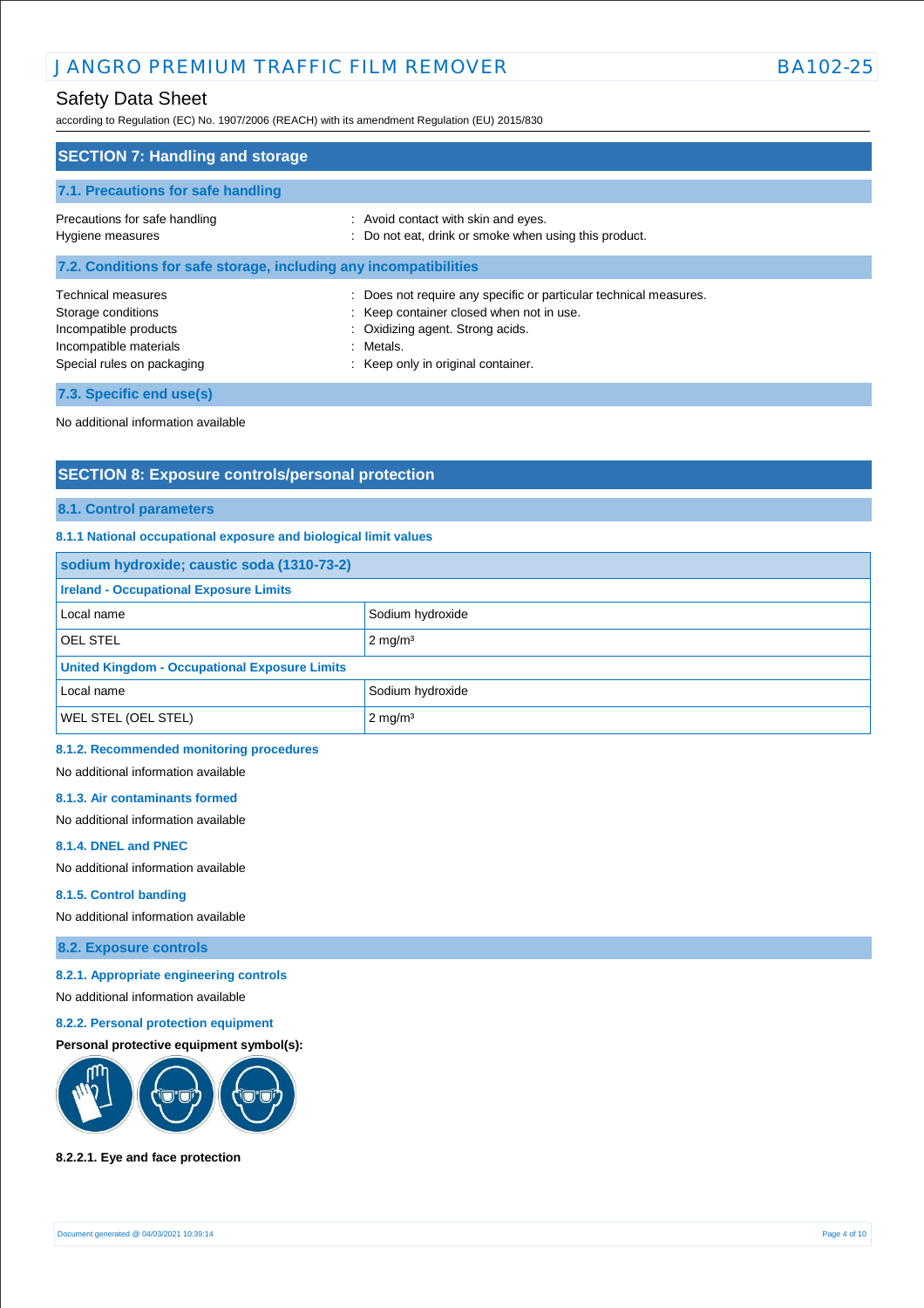## Safety Data Sheet

according to Regulation (EC) No. 1907/2006 (REACH) with its amendment Regulation (EU) 2015/830

| Eye protection:        |  |
|------------------------|--|
| Safety glasses. EN 166 |  |

#### **8.2.2.2. Skin protection**

### **Skin and body protection:**

If repeated skin contact or contamination of clothing is likely, protective clothing should be worn

### **Hand protection:**

Chemical resistant gloves (according to European standard EN 374 or equivalent). Nitrile rubber gloves

### **Other skin protection**

### **Materials for protective clothing:**

Not required for normal conditions of use

#### **8.2.2.3. Respiratory protection**

#### **Respiratory protection:**

Not required for normal conditions of use

#### **8.2.2.4. Thermal hazards**

No additional information available

#### **8.2.3. Environmental exposure controls**

No additional information available

## **SECTION 9: Physical and chemical properties**

### **9.1. Information on basic physical and chemical properties**

| Physical state                                  | Liquid            |
|-------------------------------------------------|-------------------|
| Appearance                                      | Liquid.           |
| Colour                                          | red.              |
| Odour                                           | characteristic.   |
| Odour threshold                                 | No data available |
| рH                                              | 12.9              |
| Relative evaporation rate (butylacetate=1)      | No data available |
| Melting point                                   | No data available |
| Freezing point                                  | No data available |
| Boiling point                                   | $\geq 100$ °C     |
| Flash point                                     | No data available |
| Auto-ignition temperature                       | No data available |
| Decomposition temperature                       | No data available |
| Flammability (solid, gas)                       | No data available |
| Vapour pressure                                 | No data available |
| Relative vapour density at 20 °C                | No data available |
| Relative density                                | 1.07              |
| Solubility                                      | Soluble in water. |
| Partition coefficient n-octanol/water (Log Pow) | No data available |
| Viscosity, kinematic                            | No data available |
| Viscosity, dynamic                              | No data available |
| <b>Explosive properties</b>                     | No data available |
| Oxidising properties                            | No data available |
| <b>Explosive limits</b>                         | No data available |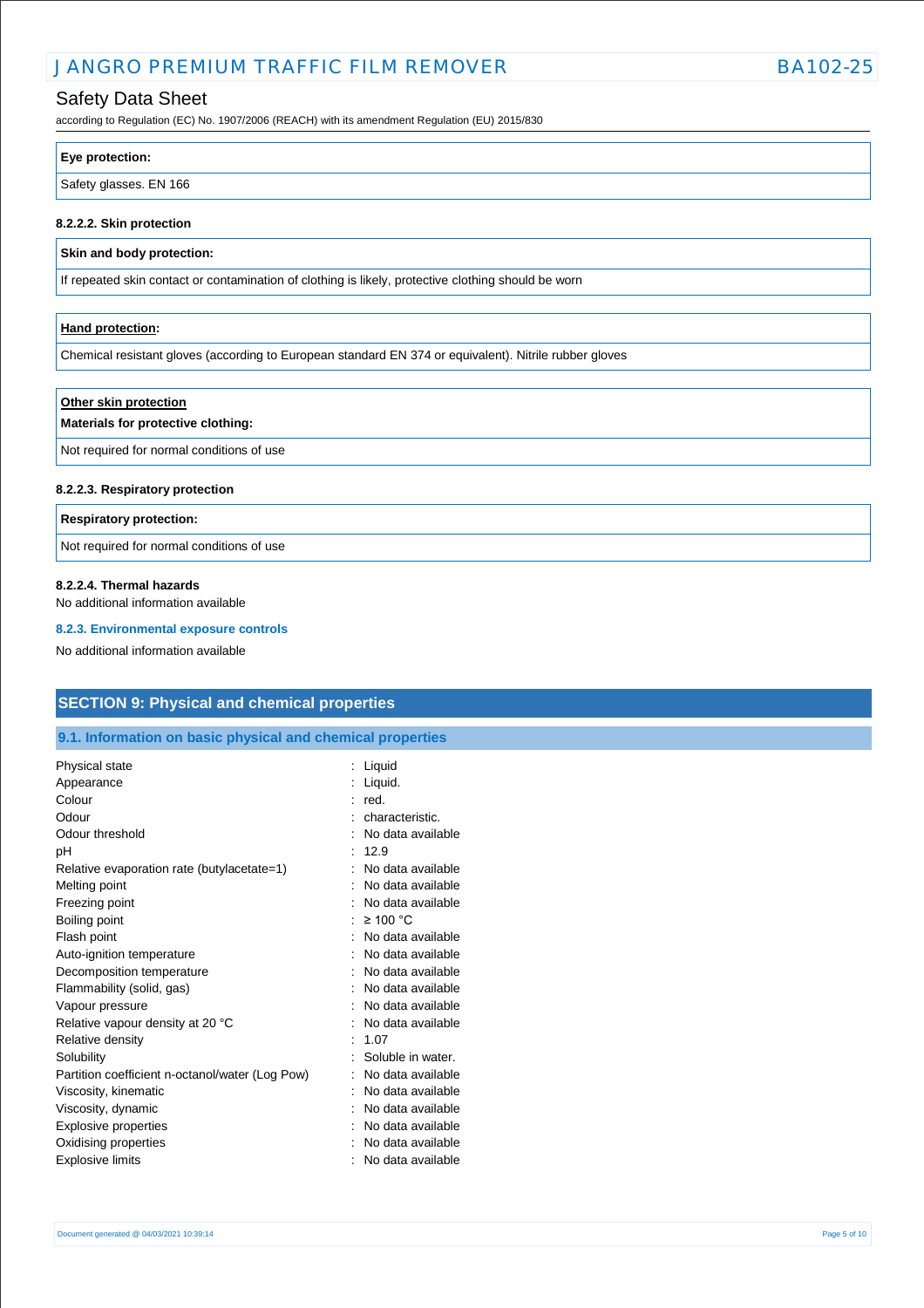## Safety Data Sheet

according to Regulation (EC) No. 1907/2006 (REACH) with its amendment Regulation (EU) 2015/830

#### **9.2. Other information**

No additional information available

# **SECTION 10: Stability and reactivity**

### **10.1. Reactivity**

The product is non-reactive under normal conditions of use, storage and transport.

**10.2. Chemical stability**

Stable under normal conditions of use.

**10.3. Possibility of hazardous reactions**

No dangerous reactions known under normal conditions of use.

**10.4. Conditions to avoid**

None under recommended storage and handling conditions (see section 7).

**10.5. Incompatible materials**

#### Acids.

**10.6. Hazardous decomposition products**

Under normal conditions of storage and use, hazardous decomposition products should not be produced.

| <b>SECTION 11: Toxicological information</b> |                                          |  |
|----------------------------------------------|------------------------------------------|--|
| 11.1 Information on toxicological effects    |                                          |  |
| Acute toxicity (oral)                        | : Not classified                         |  |
| Acute toxicity (dermal)                      | : Not classified                         |  |
| Acute toxicity (inhalation)                  | : Not classified                         |  |
| Skin corrosion/irritation                    | : Causes severe skin burns.<br>pH: 12.9  |  |
| Serious eye damage/irritation                | : Causes serious eye damage.<br>pH: 12.9 |  |
| Respiratory or skin sensitisation            | : Not classified                         |  |
| Germ cell mutagenicity                       | : Not classified                         |  |
| Carcinogenicity                              | : Not classified                         |  |
| Reproductive toxicity                        | : Not classified                         |  |
| STOT-single exposure                         | : Not classified                         |  |
| STOT-repeated exposure                       | : Not classified                         |  |
| Aspiration hazard                            | : Not classified                         |  |

| <b>SECTION 12: Ecological information</b>                    |                  |  |
|--------------------------------------------------------------|------------------|--|
| 12.1. Toxicity                                               |                  |  |
| Hazardous to the aquatic environment, short-term<br>(acute)  | : Not classified |  |
| Hazardous to the aquatic environment, long-term<br>(chronic) | : Not classified |  |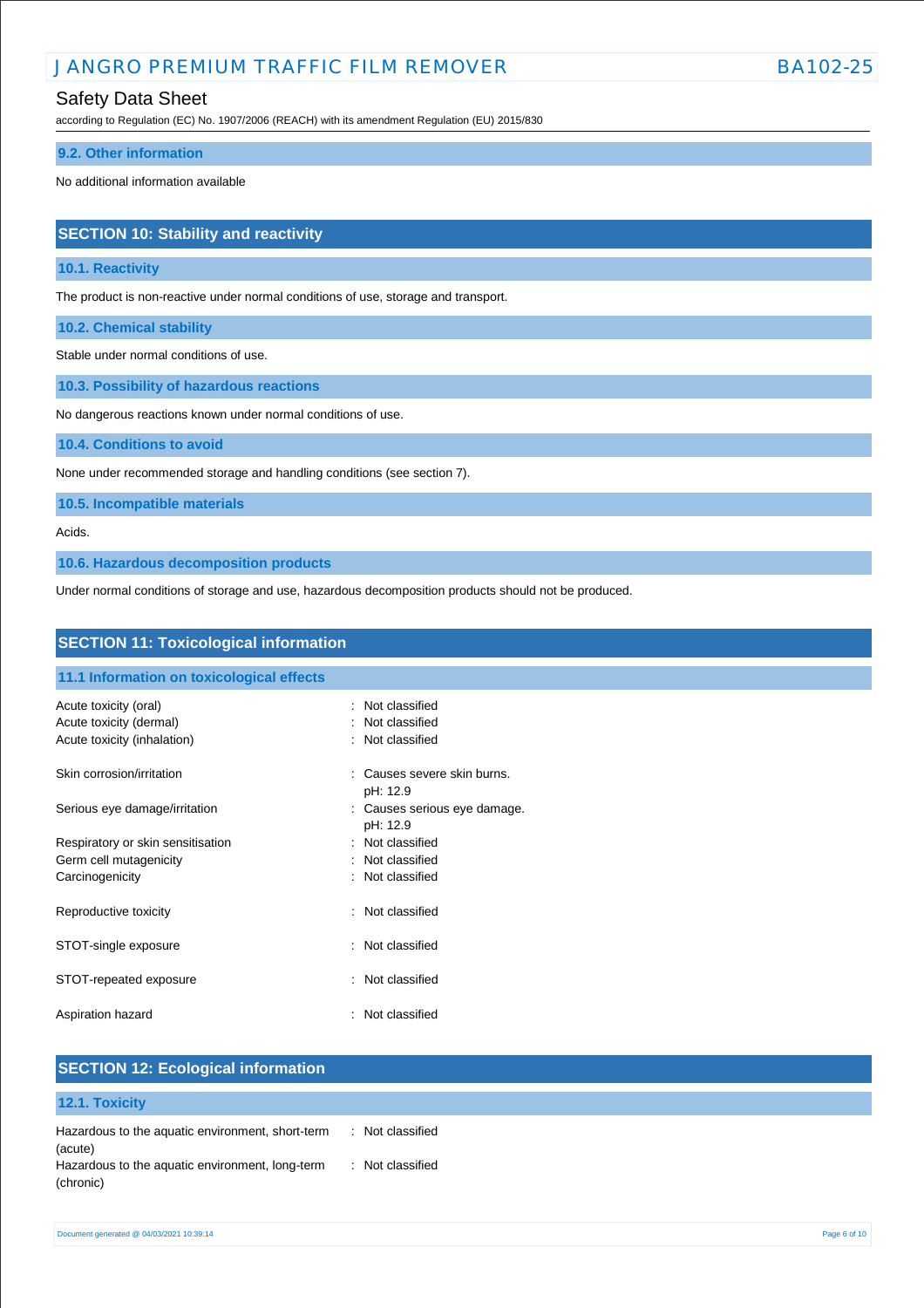# Safety Data Sheet

according to Regulation (EC) No. 1907/2006 (REACH) with its amendment Regulation (EU) 2015/830

| sodium hydroxide; caustic soda (1310-73-2)      |                       |
|-------------------------------------------------|-----------------------|
| LC50 - Fish [1]                                 | $> 35$ mg/l           |
| EC50 - Other aquatic organisms [1]              | > 33 mg/l waterflea   |
|                                                 |                       |
| Sodium xylenesulphonate (1300-72-7)             |                       |
| EC50 - Other aquatic organisms [1]              | > 1020 mg/l waterflea |
| Alcohol Alkoxylate (166736-08-9)                |                       |
| LC50 - Fish [1]                                 | $10 - 100$ mg/l       |
| EC50 - Crustacea [1]                            | $10 - 100$ mg/l       |
| ErC50 other aquatic plants                      | $10 - 100$ mg/l       |
| 12.2. Persistence and degradability             |                       |
| No additional information available             |                       |
| 12.3. Bioaccumulative potential                 |                       |
| sodium hydroxide; caustic soda (1310-73-2)      |                       |
| Partition coefficient n-octanol/water (Log Pow) | $-3.88$               |
|                                                 |                       |
| Sodium xylenesulphonate (1300-72-7)             |                       |
| Partition coefficient n-octanol/water (Log Pow) | $-3.12$               |
| N,N-dimethyldecylamine N-oxide (2605-79-0)      |                       |
| Partition coefficient n-octanol/water (Log Pow) | 3.69                  |
| 12.4. Mobility in soil                          |                       |
| No additional information available             |                       |
| 12.5. Results of PBT and vPvB assessment        |                       |
| No additional information available             |                       |
| 12.6. Other adverse effects                     |                       |
| No additional information available             |                       |
| <b>SECTION 13: Disposal considerations</b>      |                       |
| 13.1. Waste treatment methods                   |                       |

No additional information available

# **SECTION 14: Transport information**

In accordance with ADR / IMDG / IATA

| 14.1 UN number                                 |                                       |              |
|------------------------------------------------|---------------------------------------|--------------|
| UN-No. (ADR)<br>UN-No. (IMDG)<br>UN-No. (IATA) | : UN 1760<br>: UN 1760<br>$:$ UN 1760 |              |
| Document generated @ 04/03/2021 10:39:14       |                                       | Page 7 of 10 |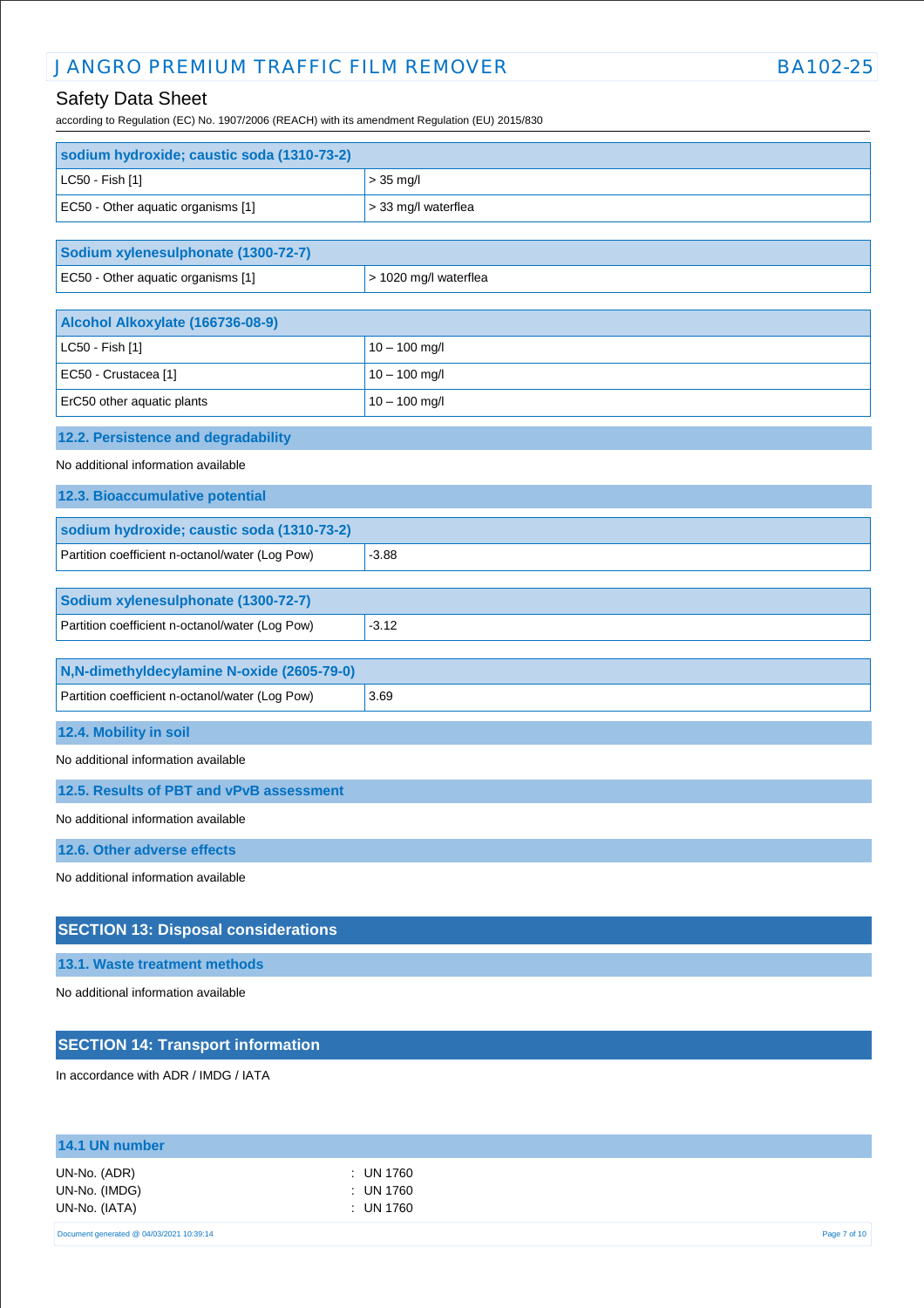# Safety Data Sheet

according to Regulation (EC) No. 1907/2006 (REACH) with its amendment Regulation (EU) 2015/830

| : CORROSIVE LIQUID, N.O.S.                                         |
|--------------------------------------------------------------------|
| : CORROSIVE LIQUID, N.O.S.                                         |
| : Corrosive liquid, n.o.s.                                         |
| : UN 1760 CORROSIVE LIQUID, N.O.S. (SODIUM HYDROXIDE), 8, III, (E) |
| : UN 1760 CORROSIVE LIQUID, N.O.S. (SODIUM HYDROXIDE), 8, III      |
| : UN 1760 Corrosive liquid, n.o.s., 8, III                         |
|                                                                    |

**14.3. Transport hazard class(es)**

#### **ADR**

Transport hazard class(es) (ADR) : 8 Danger labels (ADR) : 8



#### **IATA**

**IMDG**

Transport hazard class(es) (IATA) : 8 Danger labels (IATA) : 8



: TP1, TP28

| 14.4. Packing group                                                    |                                                                     |
|------------------------------------------------------------------------|---------------------------------------------------------------------|
| Packing group (ADR)<br>Packing group (IMDG)<br>Packing group (IATA)    | : III<br>$\therefore$ $\blacksquare$<br>$\therefore$ $\blacksquare$ |
| <b>14.5. Environmental hazards</b>                                     |                                                                     |
| Dangerous for the environment<br>Marine pollutant<br>Other information | : No<br>: No<br>: No supplementary information available            |
| 14.6. Special precautions for user                                     |                                                                     |
| <b>Overland transport</b>                                              |                                                                     |
| Classification code (ADR)                                              | $\therefore$ C9                                                     |
| Special provisions (ADR)                                               | : 274                                                               |
| Limited quantities (ADR)                                               | : 51                                                                |
| Excepted quantities (ADR)                                              | $\therefore$ E1                                                     |
| Packing instructions (ADR)                                             | : P001, IBC03, LP01, R001                                           |
| Mixed packing provisions (ADR)                                         | : MP19                                                              |

Portable tank and bulk container instructions (ADR) : T7 Portable tank and bulk container special provisions

Tank code (ADR) : L4BN : L4BN

(ADR)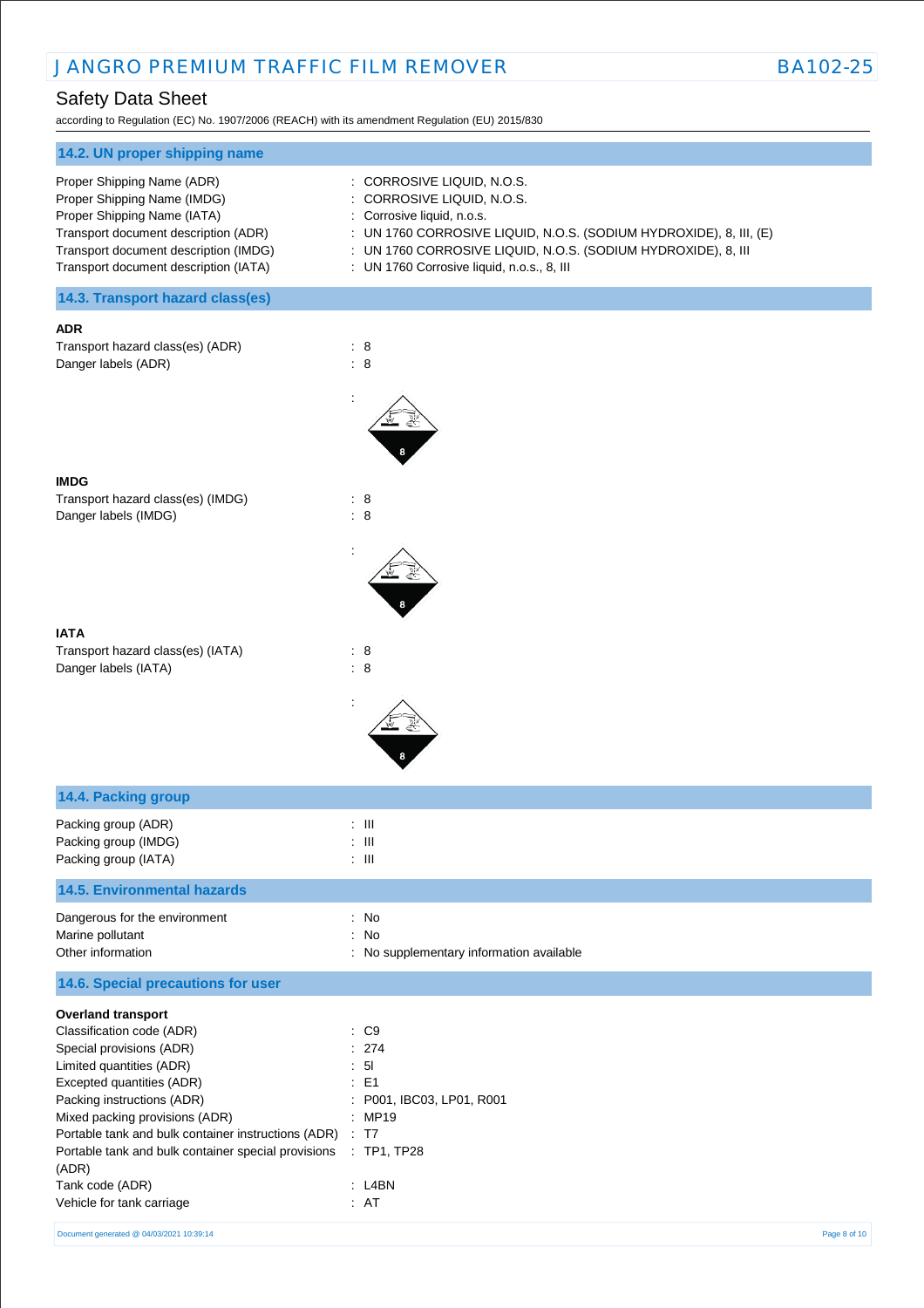# Safety Data Sheet

according to Regulation (EC) No. 1907/2006 (REACH) with its amendment Regulation (EU) 2015/830

| Transport category (ADR)<br>Special provisions for carriage - Packages (ADR)<br>Hazard identification number (Kemler No.) | ÷. | 3<br>V <sub>12</sub><br>80 |
|---------------------------------------------------------------------------------------------------------------------------|----|----------------------------|
| Orange plates                                                                                                             |    | 80                         |
|                                                                                                                           |    | 1760                       |
| Tunnel restriction code (ADR)                                                                                             |    | E                          |
| EAC code                                                                                                                  |    | : 2X                       |
| APP code                                                                                                                  |    | : B                        |
| <b>Transport by sea</b>                                                                                                   |    |                            |
| Special provisions (IMDG)                                                                                                 |    | : 223, 274                 |
| Limited quantities (IMDG)                                                                                                 |    | 5L                         |
| Excepted quantities (IMDG)                                                                                                |    | E <sub>1</sub>             |
| Packing instructions (IMDG)                                                                                               |    | P001, LP01                 |
| IBC packing instructions (IMDG)                                                                                           |    | IBC03                      |
| Tank instructions (IMDG)                                                                                                  |    | T7                         |
| Tank special provisions (IMDG)                                                                                            |    | <b>TP1, TP28</b>           |
| EmS-No. (Fire)                                                                                                            |    | $F - A$                    |
| EmS-No. (Spillage)                                                                                                        |    | $:$ S-B                    |
| Stowage category (IMDG)                                                                                                   |    | : A                        |
| Air transport                                                                                                             |    |                            |
| PCA Excepted quantities (IATA)                                                                                            |    | E1                         |
| PCA Limited quantities (IATA)                                                                                             |    | Y841                       |
| PCA limited quantity max net quantity (IATA)                                                                              |    | 1L                         |
| PCA packing instructions (IATA)                                                                                           |    | 852                        |
| PCA max net quantity (IATA)                                                                                               |    | 5L                         |
| CAO packing instructions (IATA)                                                                                           |    | 856                        |
| CAO max net quantity (IATA)                                                                                               |    | 60L                        |
| Special provisions (IATA)                                                                                                 |    | A <sub>3</sub>             |
| ERG code (IATA)                                                                                                           |    | 8L                         |

### **14.7. Transport in bulk according to Annex II of Marpol and the IBC Code**

IBC code : Not applicable.

# **SECTION 15: Regulatory information**

## **15.1. Safety, health and environmental regulations/legislation specific for the substance or mixture**

### **15.1.1. EU-Regulations**

Contains no REACH substances with Annex XVII restrictions

Contains no substance on the REACH candidate list

Contains no REACH Annex XIV substances

Contains no substance subject to Regulation (EU) No 649/2012 of the European Parliament and of the Council of 4 July 2012 concerning the export and import of hazardous chemicals.

Contains no substance subject to Regulation (EU) No 2019/1021 of the European Parliament and of the Council of 20 June 2019 on persistent organic pollutants

Detergent Regulation (648/2004/EC): Labelling of contents:

| <b>Component</b>      | $\%$    |
|-----------------------|---------|
| anionic surfactants   | 5-15%   |
| non-ionic surfactants | $< 5\%$ |